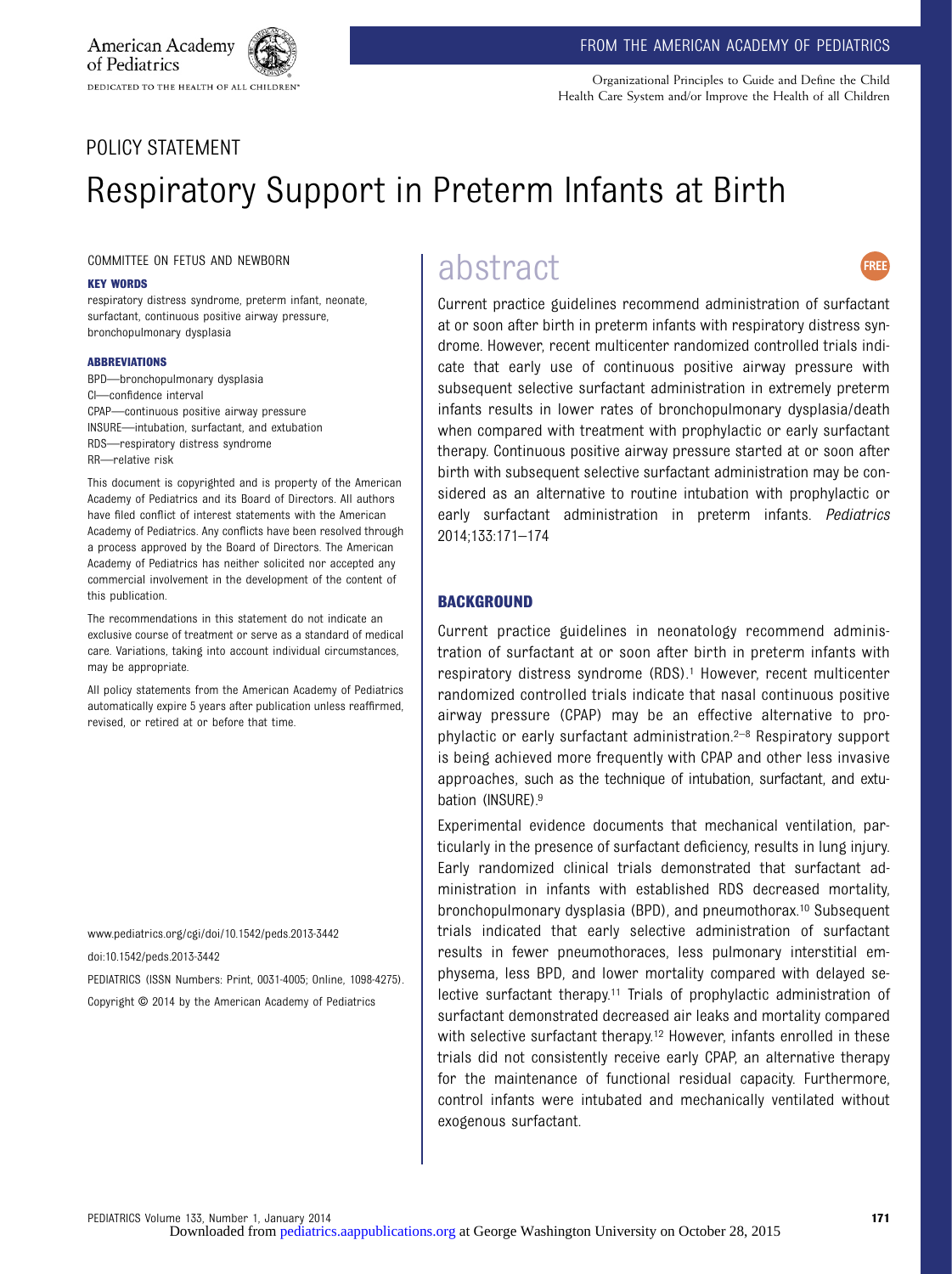The INSURE strategy also resulted in fewer air leaks and shorter duration of ventilation when compared with later selective surfactant administration with continued ventilation. However, oxygen need and survival at 36 weeks' postmenstrual age or longer-term outcomes were not assessed in these trials.13 It is also worth noting that the INSURE studies did not consistently use early CPAP in the control group. In fact, a recent large trial not included in this meta-analysis did not show a benefit of the INSURE strategy when compared with early CPAP.7 The INSURE strategy may be more efficacious if an infant can be rapidly extubated. Studies in baboons have demonstrated an increase in the severity of pulmonary injury when extubation to CPAP is delayed, thus reducing the benefits of surfactant administration.14 Decisions on extubation may have to be individualized, because some critically ill infants may not benefit from rapid extubation. Further research is needed to test the potential benefits of the INSURE strategy on important long-term outcomes. However, rapid extubation after surfactant administration may not be achievable or desirable in the most immature infants, and decisions to extubate should be individualized.

CPAP can be delivered by several noninvasive techniques such as nasal prongs, nasopharyngeal tube, or mask by using a water-bubbling system (bubble CPAP) or a ventilator. Although physician preference for bubble or ventilator CPAP is common, physiologic and clinical studies have been inconclusive. It is feasible to provide noninvasive nasal CPAP starting in the delivery room, even in extremely preterm infants (24–27 weeks' gestation), but the most immature infants had the highest risk of failure.6 Noninvasive modes of ventilation, such as nasal intermittent ventilation, do not appear to provide further benefits compared with CPAP.15

## RANDOMIZED CONTROLLED TRIALS OF NASAL CPAP STARTING AT BIRTH

Recently published large, multicenter randomized controlled trials of prophylactic or early CPAP have enrolled very immature infants, a group that, in previous trials, benefited from surfactant treatment. The COIN (CPAP or INtubation) Trial of the Australasian Trial Network compared the effectiveness of nasal CPAP (8 cm of water pressure) to intubation and mechanical ventilation in preterm infants who were breathing spontaneously at 5 minutes after birth.4 There was a trend for a lower rate of death or BPD in infants who received CPAP and used fewer corticosteroids postnatally. The mean duration of ventilation was shorter in the CPAP group (3 days in the CPAP group and 4 days in the ventilator group). However, the CPAP group had a higher rate of pneumothorax than the ventilator group (9% vs  $3\%$ ;  $P < .001$ ). Although surfactant therapy was not required for intubated infants, three-quarters of the intubation cohort received surfactant. Similarly, 46% of infants in the CPAP group required ventilator support, and 50% received surfactant. Therefore, the comparison was between early CPAP (with 50% of infants ultimately receiving surfactant) and intubation and ventilation, mostly but not always with surfactant administration.

The largest CPAP trial  $(N = 1310)$ , the Surfactant Positive Pressure and Pulse Oximetry Randomized Trial (SUPPORT) conducted by the Eunice Kennedy Shriver National Institutes of Health and Human Development Neonatal Research Network investigators, was designed to evaluate nasal CPAP started immediately after birth by

using a limited-ventilation strategy compared with prophylactic surfactant therapy and ventilator support started within 60 minutes after birth by using a limited ventilation strategy in infants born at 24 to 27 weeks' gestation.<sup>5</sup> This trial used prospectively defined criteria for intubation and extubation. The rate of death or BPD in the CPAP group was 48% compared with 51% in the surfactant group (relative risk [RR]: 0.91; 95% confidence interval [CI]: 0.83-1.01;  $P = .07$ ). Among infants born at 24 and 25 weeks' gestation, the death rate was lower in the CPAP group than in the surfactant group (20% vs 29%; RR: 0.68; 95% CI: 0.5– 0.92;  $P = .01$ ). Two-thirds of the infants in the CPAP group ultimately received surfactant. In addition, duration of mechanical ventilation was shorter (25 vs 28 days), and use of postnatal corticosteroid therapy was reduced in the CPAP group (7% vs 13%). The rate of air leaks did not differ between the groups, and there were no adverse effects of the CPAP strategy despite a reduction in the use of surfactant. This trial demonstrated that nasal CPAP started immediately after birth is an effective and safe alternative to prophylactic or early surfactant administration and may be superior. A follow-up study at 18 to 22 months' corrected age showed that death or neurodevelopmental impairment occurred in 28% of the infants in the CPAP group compared with 30% of those in the surfactant/ventilation group (RR: 0.93; 95% CI: 0.78–1.10;  $P = .38$ ).<sup>16</sup> CPAP and the limitedventilation strategy, rather than intubation and surfactant, resulted in less respiratory morbidity by 18 to 22 months' corrected age.17

The Vermont Oxford Network Delivery Room Management Trial randomly assigned infants born at 26 to 29 weeks' gestation to 1 of 3 treatment groups: prophylactic surfactant and

172 FROM THE AMERICAN ACADEMY OF PEDIATRICS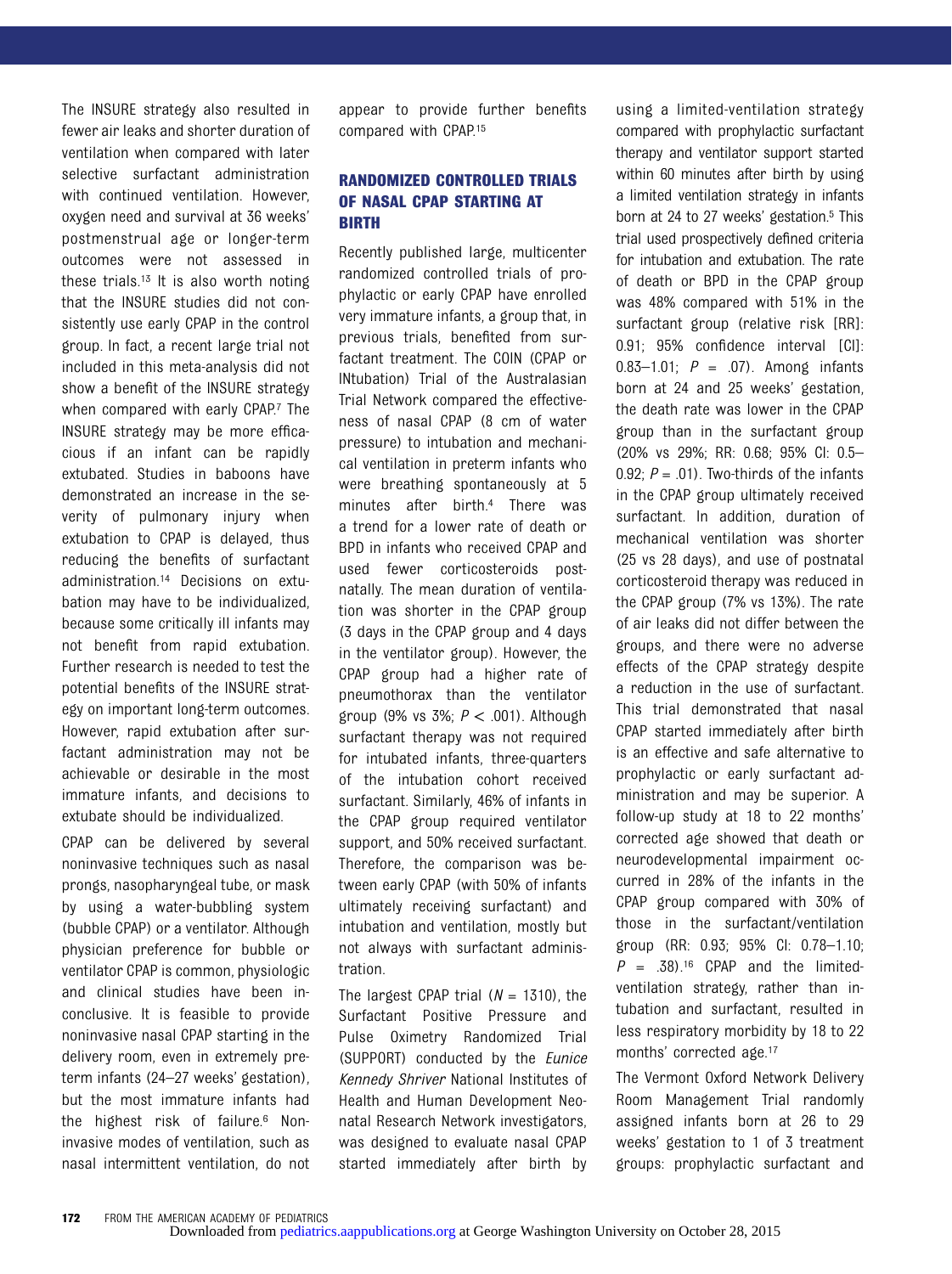continued ventilation, prophylactic surfactant and extubation to CPAP, or CPAP (without surfactant).7 There were no statistically significant differences between the 3 groups, but when compared with the prophylactic surfactant group, the RR of BPD or death was 0.83 (95% CI: 0.64–1.09) for the CPAP group and 0.78 (95% CI: 0.59–1.03) for the IN-SURE group.

Other trials have compared early CPAP with prophylactic or early surfactant administration. The CURPAP2 and Colombian Network3 trials did not demonstrate a difference in the rate of BPD between the 2 treatment strategies. Moreover, in the Columbian Network trial, $3$  infants randomly assigned to prophylactic CPAP had a higher risk of pneumothorax (9%) than infants randomly assigned to INSURE (2%). Infants in the South American Neocosur Network trial were randomly assigned to early CPAP (with rescue using an INSURE strategy) or oxygen hood (with rescue using mechanical ventilation).8 The early CPAP strategy (and selective of INSURE, if needed) reduced the need for mechanical ventilation and surfactant.

Standard but diverse CPAP systems have been used in these and other large randomized controlled trials reviewed, including bubble CPAP and ventilator CPAP. A detailed description of the practical aspects of using CPAP systems are beyond the scope of this statement but are available in the published literature.18,19

Preterm infants are frequently born precipitously in hospitals without the capability of CPAP. CPAP can be provided with a bag and mask or other comparable devices in these circumstances. However, special expertise is necessary because CPAP may not be easy to use without specific training. Safe transport before delivery may be preferable depending on clinical circumstances.

Thus, care should be individualized on the basis of the capabilities of health workers in addition to the patient's condition.

A meta-analysis of prophylactic surfactant versus prophylactic stabilization with CPAP and subsequent selective surfactant administration in preterm infants showed that prophylactic administration of surfactant compared with stabilization with CPAP and selective surfactant administration was associated with a higher risk of death or BPD (RR: 1.12; 95% CI: 1.02–1.24; P < .05).11 The previously reported benefits of prophylactic surfactant could no longer be demonstrated.

It is notable that infants as immature as 24 weeks' gestational age were enrolled in many of the trials. In a subgroup analysis in the SUPPORT trial, the most immature infants (born at 24 and 25 weeks' gestation) benefited the most from the CPAP strategy. Many extremely preterm infants can be managed with CPAP only; early application of nasal CPAP (without surfactant administration) was successful in 50% of infants weighing ≤750 g at birth in 1 retrospective review.<sup>20</sup>

Surfactant administration can be expensive, particularly in low-resource settings. Additionally, intubation and mechanical ventilation may not be possible or desirable in institutions with limited resources. CPAP provides an alternative for early respiratory support in resource-limited settings. Emerging evidence indicates that early CPAP is an effective strategy for respiratory support in extremely preterm infants, including very immature infants. CPAP appears to be at least as safe and effective as early surfactant therapy with mechanical ventilation.9

#### **CONCLUSIONS**

1. Based on a meta-analysis of prophylactic surfactant versus CPAP as well as on other trials of more selective early use of surfactant versus CPAP not included in the meta-analysis, the early use of CPAP with subsequent selective surfactant administration in extremely preterm infants results in lower rates of BPD/death when compared with treatment with prophylactic or early surfactant therapy (Level of Evidence: 1).

- 2. Preterm infants treated with early CPAP alone are not at increased risk of adverse outcomes if treatment with surfactant is delayed or not given (Level of Evidence: 1).
- 3. Early initiation of CPAP may lead to a reduction in duration of mechanical ventilation and postnatal corticosteroid therapy (Level of Evidence: 1).
- 4. Infants with RDS may vary markedly in the severity of the respiratory disease, maturity, and presence of other complications, and thus it is necessary to individualize patient care. Care for these infants is provided in a variety of care settings, and thus the capabilities of the health care team need to be considered.

### **RECOMMENDATION**

1. Using CPAP immediately after birth with subsequent selective surfactant administration may be considered as an alternative to routine intubation with prophylactic or early surfactant administration in preterm infants (Level of Evidence: 1, Strong Recommendation).21 If it is likely that respiratory support with a ventilator will be needed, early administration of surfactant followed by rapid extubation is preferable to prolonged ventilation (Level of Evidence: 1, Strong Recommendation). $21$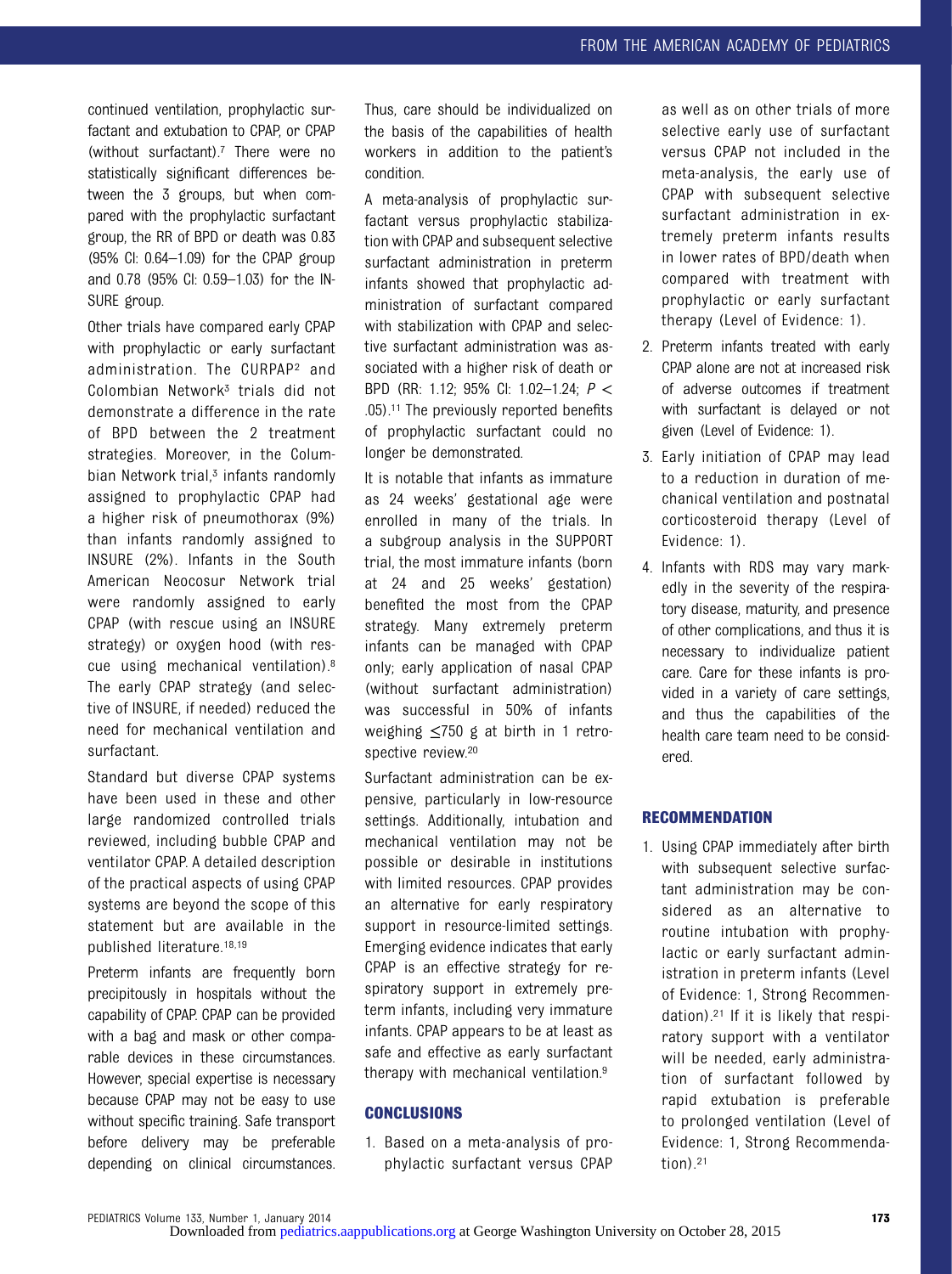#### LEAD AUTHORS

Waldemar A. Carlo, MD, FAAP Richard A. Polin, MD, FAAP

# COMMITTEE ON FETUS AND

NEWBORN, 2012–2013 Lu-Ann Papile, MD, FAAP, Chairperson Richard A. Polin, MD, FAAP Waldemar A. Carlo, MD, FAAP Rosemarie Tan, MD, FAAP

Praveen Kumar, MD, FAAP William Benitz, MD, FAAP Eric Eichenwald, MD, FAAP James Cummings, MD, FAAP Jill Baley, MD, FAAP

#### LIAISONS

Tonse N. K. Raju, MD, FAAP – National Institutes of Health CAPT Wanda Denise Barfield, MD, FAAP – Centers for Disease Control and Prevention

Erin Keels, MSN – National Association of Neonatal Nurses

Anne Jefferies, MD - Canadian Pediatric Society Kasper S. Wang, MD, FAAP – AAP Section on **Surgery** 

George Macones, MD – American College of Obstetricians and Gynecologists

#### **STAFF**

Jim Couto, MA

#### **REFERENCES**

- 1. Engle WA; American Academy of Pediatrics Committee on Fetus and Newborn. Surfactantreplacement therapy for respiratory distress in the preterm and term neonate. Pediatrics. 2008;121(2):419–432
- 2. Sandri F, Ancora G, Lanzoni A, et al. Prophylactic nasal continuous positive airways pressure in newborns of 28-31 weeks gestation: multicentre randomised controlled clinical trial. Arch Dis Child Fetal Neonatal Ed. 2004;89(5):F394–F398
- 3. Rojas MA, Lozano JM, Rojas MX, et al; Colombian Neonatal Research Network. Very early surfactant without mandatory ventilation in premature infants treated with early continuous positive airway pressure: a randomized, controlled trial. Pediatrics. 2009;123(1):137–142
- 4. Morley CJ, Davis PG, Doyle LW, Brion LP, Hascoet JM, Carlin JB; COIN Trial Investigators. Nasal CPAP or intubation at birth for very preterm infants. N Engl J Med. 2008;358(7):700–708
- 5. Finer NN, Carlo WA, Walsh MC, et al; SUP-PORT Study Group of the Eunice Kennedy Shriver NICHD Neonatal Research Network. Early CPAP versus surfactant in extremely preterm infants. N Engl J Med. 2010;362 (21):1970–1979
- 6. Finer NN, Carlo WA, Duara S, et al; National Institute of Child Health and Human Development Neonatal Research Network. Delivery room continuous positive airway pressure/positive end-expiratory pressure in extremely low birth weight infants: a feasibility trial. Pediatrics. 2004;114(3):651–657
- 7. Dunn MS, Kaempf J, de Klerk A, et al; Vermont Oxford Network DRM Study Group. Randomized trial comparing 3 approaches

to the initial respiratory management of preterm neonates. Pediatrics. 2011;128(5). Available at: [www.pediatrics.org/cgi/con](www.pediatrics.org/cgi/content/full/128/5/e1069)[tent/full/128/5/e1069](www.pediatrics.org/cgi/content/full/128/5/e1069)

- 8. Tapia JL, Urzua S, Bancalari A, et al; South American Neocosur Network. Randomized trial of early bubble continuous positive airway pressure for very low birth weight infants. J Pediatr. 2012;161(1):75–80, e1
- 9. Pfister RH, Soll RF. Initial respiratory support of preterm infants: the role of CPAP, the INSURE method, and noninvasive ventilation. Clin Perinatol. 2012;39(3):459–481
- 10. Soll RF, McQueen MC. Respiratory distress syndrome. In: Sinclair JC, Bracken B, eds. Effective Care of the Newborn Infant. Oxford, United Kingdom: Oxford University Press; 1992:325–358
- 11. Bahadue FL, Soll R. Early versus delayed selective surfactant treatment for neonatal respiratory distress syndrome. Cochrane Database Syst Rev. 2012;11(11): CD001456
- 12. Rojas-Reyes MX, Morley CJ, Soll R. Prophylactic versus selective use of surfactant in preventing morbidity and mortality in preterm infants. Cochrane Database Syst Rev. 2012;3(3):CD000510
- 13. Stevens TP, Harrington EW, Blennow M, Soll RF. Early surfactant administration with brief ventilation vs. selective surfactant and continued mechanical ventilation for preterm infants with or at risk for respiratory distress syndrome. Cochrane Database Syst Rev. 2007;(4):CD003063
- 14. Thomson MA, Yoder BA, Winter VT, Giavedoni L, Chang LY, Coalson JJ. Delayed extubation to nasal continuous positive airway pressure in the immature baboon model of

bronchopulmonary dysplasia: lung clinical and pathological findings. Pediatrics. 2006; 118(5):2038–2050

- 15. Kirpalani H, Millar D, Lemyre B, Yoder B, Chiu A, Roberts R. Nasal intermittent positive pressure (NIPPV) does not confer benefit above nasal CPAP (nCPAP) in extremely low birth weight (ELBW) infants <1000 g BW—the NIPPV International Randomized Controlled Trial [abstract]. E-PAS2012:1675.1.Available at: [www.abstracts2](www.abstracts2view.com/pas/view.php?nu=PAS12L1_511) [view.com/pas/view.php?nu=PAS12L1\\_511](www.abstracts2view.com/pas/view.php?nu=PAS12L1_511). Accessed February 7, 2013
- 16. Vaucher YE, Peralta-Carcelen M, Finer NN, et al; SUPPORT Study Group of the Eunice Kennedy Shriver NICHD Neonatal Research Network. Neurodevelopmental outcomes in the early CPAP and pulse oximetry trial. N Engl J Med. 2012;367(26):2495–2504
- 17. Stevens TP, Finer NN, Carlo WA, et al. Respiratory outcomes of the early CPAP and pulse oximetry trial. In: Pediatric Academic Societies Annual Meeting; May 4–7, 2013; Washington, DC. Abstract
- 18. Polin RA, Sahni R. Continuous positive airway pressure: old questions and new controversies. J Neo Peri Med. 2008;1(1):1-10
- 19. Sahni R, Wung JT. Continuous positive airway pressure (CPAP). Indian J Pediatr. 1998;65(2):265–271
- 20. Ammari A, Suri M, Milisavljevic V, et al. Variables associated with the early failure of nasal CPAP in very low birth weight infants. J Pediatr. 2005;147(3):341–347
- 21. American Academy of Pediatrics Steering Committee on Quality Improvement and Management. Classifying recommendations for clinical practice guidelines. Pediatrics. 2004;114(3):874–877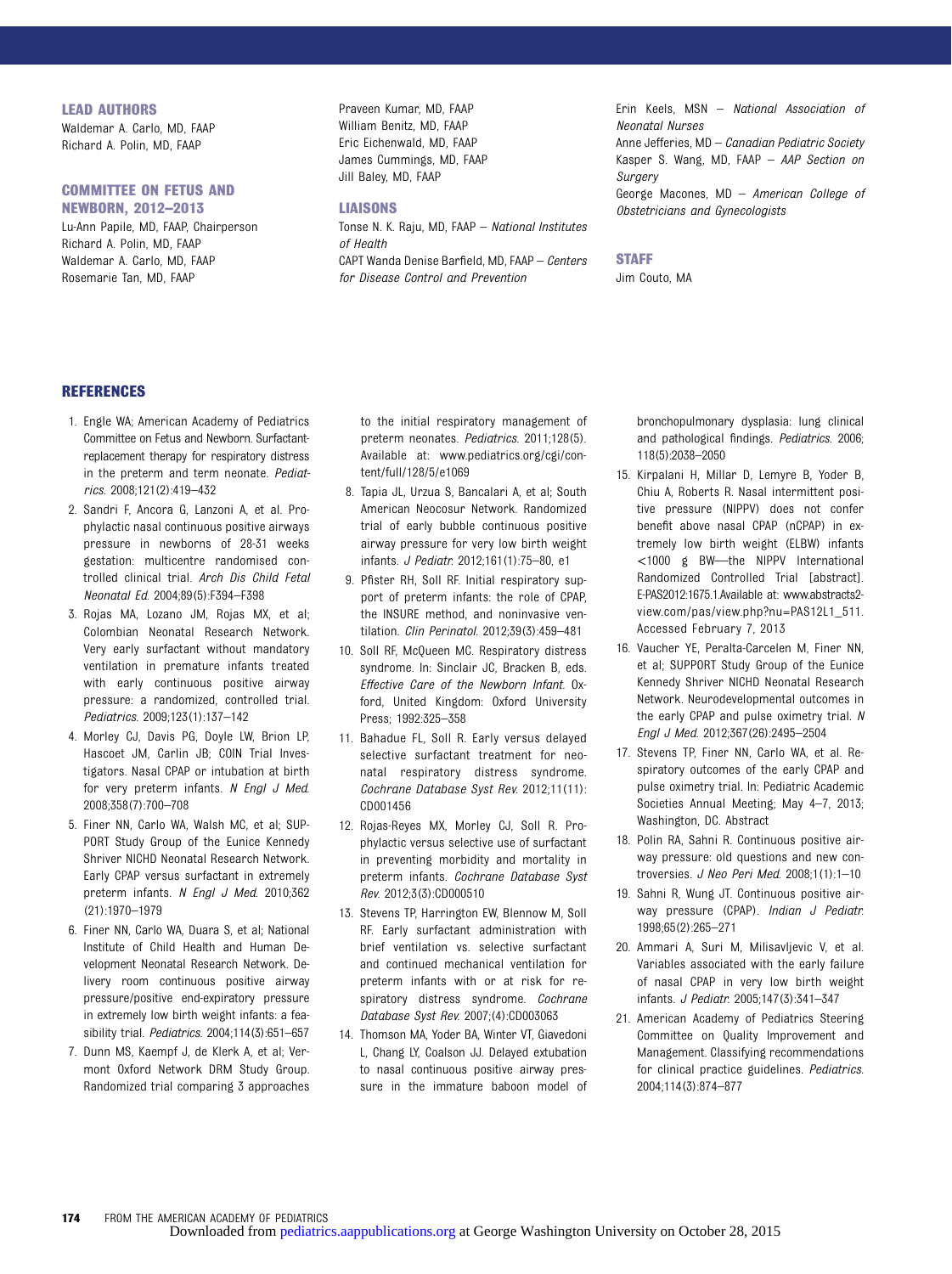## DOI: 10.1542/peds.2013-3442 *Pediatrics* 2014;133;171; originally published online December 30, 2013; COMMITTEE ON FETUS AND NEWBORN **Respiratory Support in Preterm Infants at Birth**

rights reserved. Print ISSN: 0031-4005. Online ISSN: 1098-4275. Grove Village, Illinois, 60007. Copyright © 2014 by the American Academy of Pediatrics. All and trademarked by the American Academy of Pediatrics, 141 Northwest Point Boulevard, Elk publication, it has been published continuously since 1948. PEDIATRICS is owned, published, PEDIATRICS is the official journal of the American Academy of Pediatrics. A monthly



Downloaded from [pediatrics.aappublications.org](http://pediatrics.aappublications.org/) at George Washington University on October 28, 2015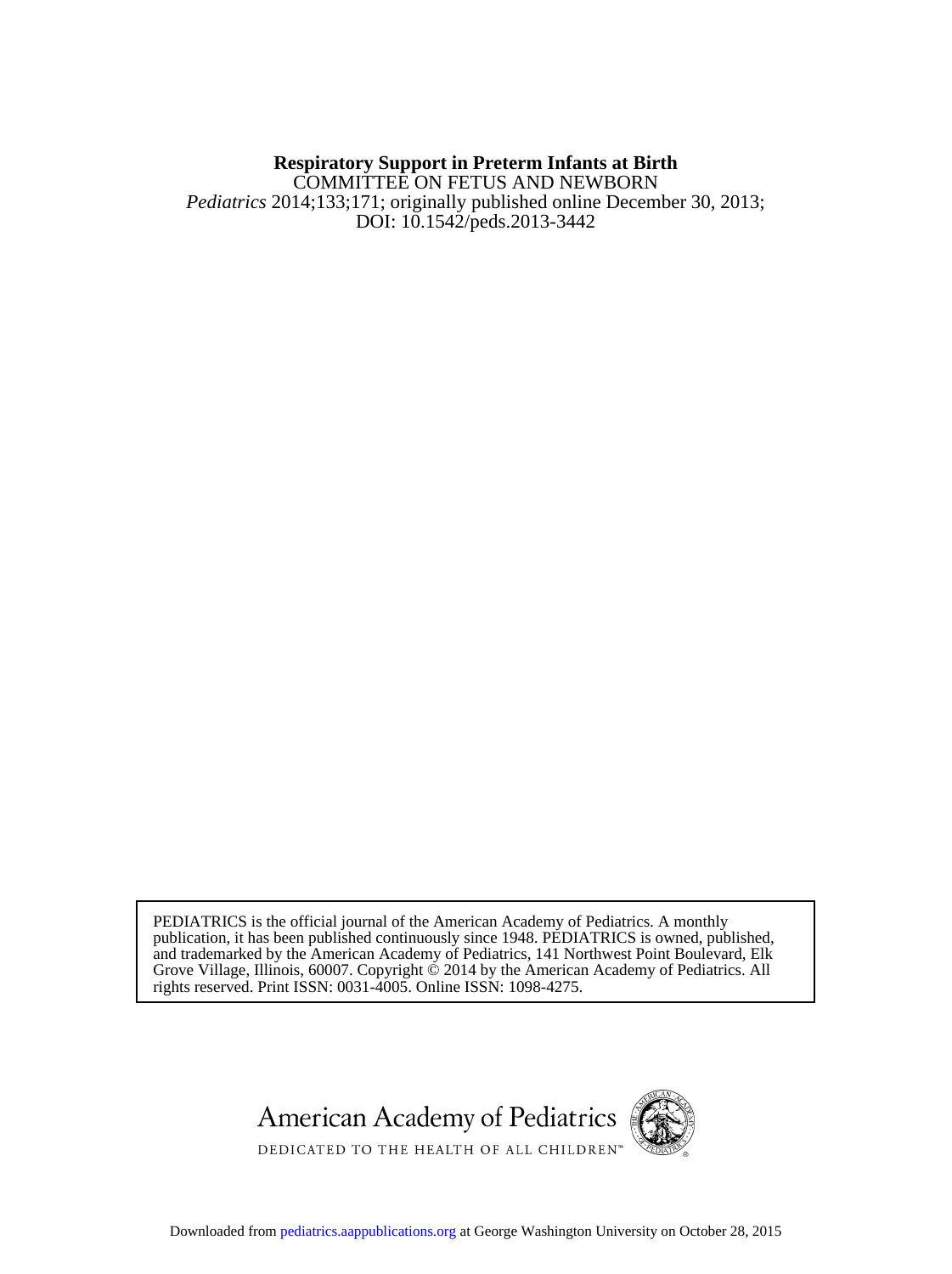# PEDIATRICS OFFICIAL JOURNAL OF THE AMERICAN ACADEMY OF PEDIATRICS

DOI: 10.1542/peds.2013-3442 *Pediatrics* 2014;133;171; originally published online December 30, 2013; COMMITTEE ON FETUS AND NEWBORN **Respiratory Support in Preterm Infants at Birth**

**<http://pediatrics.aappublications.org/content/133/1/171.full.html>** located on the World Wide Web at: The online version of this article, along with updated information and services, is

of Pediatrics. All rights reserved. Print ISSN: 0031-4005. Online ISSN: 1098-4275. Boulevard, Elk Grove Village, Illinois, 60007. Copyright © 2014 by the American Academy published, and trademarked by the American Academy of Pediatrics, 141 Northwest Point publication, it has been published continuously since 1948. PEDIATRICS is owned, PEDIATRICS is the official journal of the American Academy of Pediatrics. A monthly